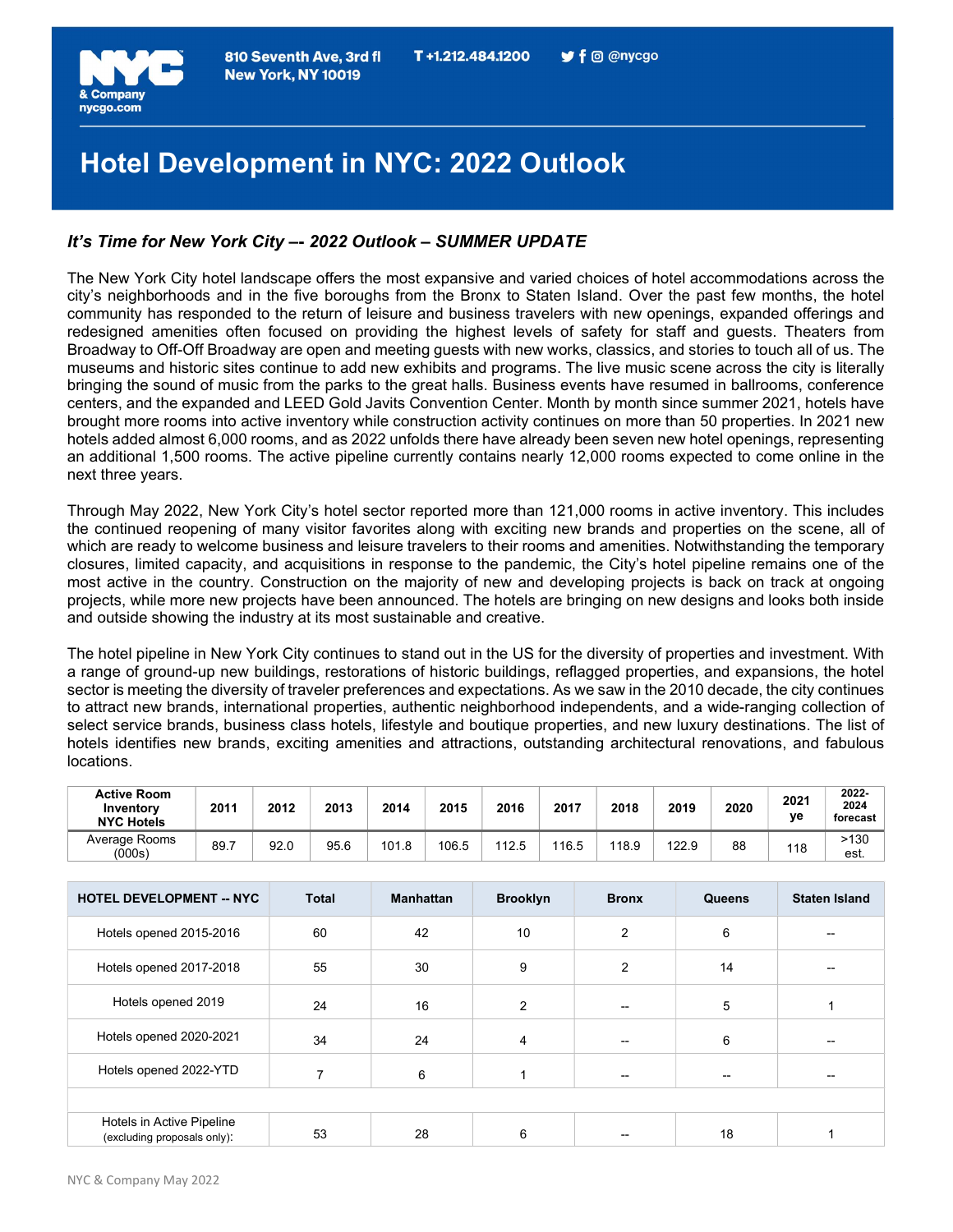Editor's Note: This report is prepared for the travel trade to aid in planning and product development. It is for reference only. Information about many of the City's new and proposed hotel projects is provided below. It is not intended as a complete list. As plans change frequently, please contact hotels directly for additional information. All projected opening dates are provisional as are room count and key elements of each project. At the time of publication, the list of hotel properties under construction was still expected to open on or near their scheduled or projected completion dates. The vagaries of construction permitting and the pressures of securing financing throughout the construction cycle which may influence the expected timing have been added to in the current environment in which the Covid-19 pandemic response outweighs most other considerations. In general, the properties listed here were in final planning and/or permitted, and in most cases, demolition and/or excavation had begun. Room counts and other details are subject to change.

# Hotels in Development -- 2022 and beyond:

NEW additions and updates to the list are indicated. Unless otherwise noted properties are in Manhattan. Hotels marked with an asterisk (\*) are new build. All dates are approximate and subject to change. Projects are listed in chronological order of projected open date.

Radio Hotel—221 rooms\* 2420 Amsterdam Avenue Projected opening: July 2022 An 18-story multi-tower office and hotel complex, adjacent to the Highbridge Park, is developing on a site in Washington Heights.

Renaissance Hotel Flushing—208 rooms\* 133-42 37<sup>th</sup> Avenue, Flushing, Queens Projected opening: July 2022

The Ritz-Carlton Hotel NoMad—250 rooms and 16 residences\*

1185 Broadway at W. 28<sup>th</sup> Street Projected opening: July 2022 This second NYC Ritz-Carlton hotel, designed by architect Rafael Viñoly, will bring a 40-story luxury property to the Flatiron-NoMad area.

aloft Chelsea Hotel—203 rooms\*

132 W. 28th Street Projected opening: July 2022 Designed by Peter Poon Architects, this 32-story tower will offer clear views of the City will include an outdoor terrace and club.

Hotel Indigo Flushing—150 rooms\* 35-57 Prince Street, Flushing, Queens Projected opening: July 2022

NEW The Penny—118 rooms\* 252 North 8<sup>th</sup> Street, Williamsburg, Brooklyn Projected opening: July 2022 The Sydell Group is developing this upscale boutique hotel which will feature a rooftop bar and restaurant.

Residence Inn JFK—182 rooms\* 142-30 135<sup>th</sup> Ave. Jamaica, Queens Projected opening: August 2022

Aman Hotel—83 rooms 730 Fifth Avenue Projected opening: August 2022 Aman Hotels, known for their idyllic properties in remote locations, will add a third property in the US with this hotel on five floors of the historic Crown Building, located at Fifth Avenue and  $57<sup>th</sup>$  Street. The plan is for an intimate hotel with ultra-luxury condominiums

#### Le Meridien New York Fifth Avenue-196 guest rooms and 16 residences\*

292 Fifth Avenue Projected opening: August 2022 Sam Chang's luxury development, between NoMad and Koreatown, will feature an outdoor terrace and ground-level restaurant.

#### Hotel Barrière Le Fouquet's New York—96 rooms

456 Greenwich St. Projected opening: summer 2022 Caspi Development, a long-standing leader in the development of luxury properties, is building this five-star hotel in Tribeca, managed by the prestigious Groupe Barrière based in France. The project will host food & beverage, a private spa and meeting rooms.

Courtyard by Marriott // Fairfield Inn —224 rooms\* and 114 rooms\*

148-18 Archer Avenue, Jamaica, Queens Projected Opening: September 2022 Construction is progressing for this dual-branded Marriott property in a dynamic section of Queens near Airports and the JFK Airtrain.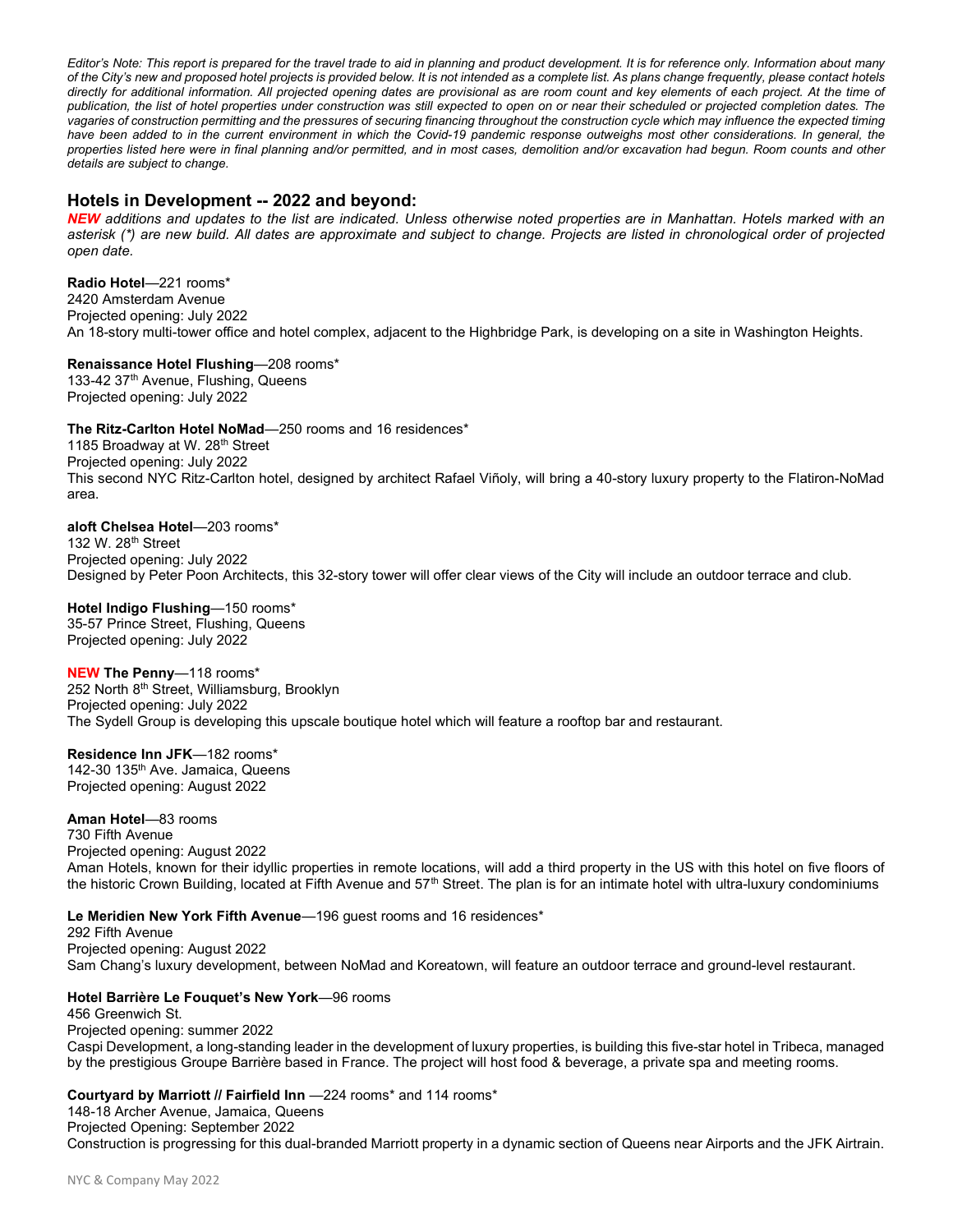Hotel Indigo—180 rooms\* 50 Trinity Place Projected opening: September 2022 This 28-story new building designed by Peter Poon Architects is going up in Lower Manhattan.

The Grayson Hotel —296 rooms\*

30 W. 39th Street Projected opening: September 2022 Fortuna Hotel Collection is developing this 27-story boutique hotel in midtown west to include a restaurant and outdoor bar.

Crowne Plaza—300 rooms\* 131-02 40<sup>th</sup> Road, Flushing, Queens Projected Opening: October 2022

Marriott JFK—360 rooms\* 135-25 142<sup>nd</sup> Ave. Jamaica, Queens Projected opening: October 2022

Even Hotel —65 rooms\* 42-59 Crescent Street, Long Island City, Queens Projected opening: October 2022

NEW Residence Inn/SpringHill Suites LIC—405 rooms\* 38-39 9th Street, Long Island City, Queens Projected opening: October 2022

Best Western Plus SoHo—58 rooms\* 88 Walker St. Projected opening: November 2022

Virgin Hotels New York City—463 rooms\*

1225-27 Broadway between W. 29<sup>th</sup> and W. 30<sup>th</sup> Streets Projected opening: November 2022

As one of the city's newest design and lifestyle hotel hubs, Virgin Hotels brings a four-star and hip property to the dynamic NoMad area. The project is being developed by The Lam Group into a 38-story glass tower with retail, restaurants, and a banquet room.

Moxy Lower East Side –303 rooms\*

145 Bowery Projected opening: fall 2022 Connecting the Lower Eastside arts and dining district with NoLiTa, the Moxy is nearing completion on a newly built hotel.

Renaissance Hotel Harlem—210 rooms

233 W. 125<sup>th</sup> Street (Harlem) Projected opening: fall 2022 Development is underway on these mixed-use towers above the historic 1917 Victoria Theater. The site will house a cultural arts center, retail, apartments, and a new 210-room hotel.

### The Fifth Avenue Hotel—153 rooms

250 Fifth Avenue Projected opening: fall 2022 Developer Flaneur Hospitality is doing the conversion and restoration of a 115-year-old former bank designed by McKim Mead & White, to be unveiled as a luxury lifestyle hotel in the city's NoMad district

aloft Jamaica Queens—191 rooms 149-03 Archer Avenue, Jamaica, Queens Projected opening: fall 2022

Element Jamaica Queens—92 rooms\* 149-11 Archer Avenue, Jamaica, Queens Projected opening: fall 2022

AC Hotel LaGuardia—126 rooms\* 112-24 Astoria Blvd, Queens Projected opening: TBD 2022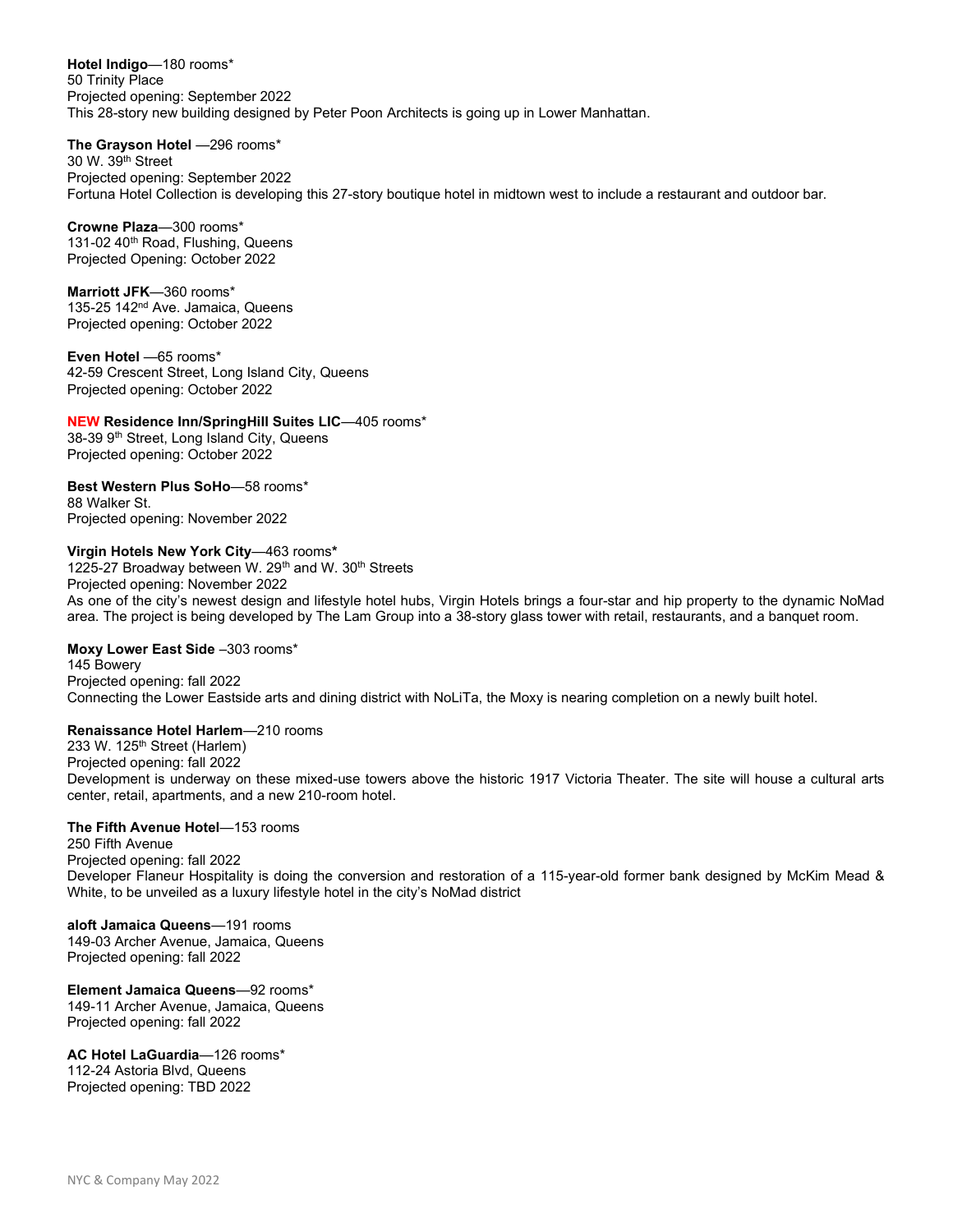Motto by Hilton Brooklyn-117 rooms\* 88 Schermerhorn St., Brooklyn Projected opening: TBD 2024 Hilton's new micro hotel brand will bring its second NYC outpost to Brooklyn using modular construction and design.

Hotel Bossert—282 rooms 98 Montague Street, Brooklyn Projected opening: TBD 2022 The historic Brooklyn Heights Bossert Hotel is being fully restored and converted to boutique status.

#### Autograph Hotel Hudson Yards—222 rooms\*

432 W. 31st Street Projected opening: TBD 2022

# SpringHill Suites —200 rooms\*

223 W. 46<sup>th</sup> Street Projected opening: TBD 2022 Construction continues on a 21-story mid-scale hotel project near Times Square with access to Broadway theaters, dining, shopping and transportation being developed by Sam Chang and Gene Kaufman.

#### RH Guesthouse —14 rooms

55 Gansevoort Street Projected opening: TBD 2022 Restoration Hardware's concept boutique hotel and restaurant in the Meatpacking District is slated to open this year.

# Holiday Inn Express Long Island City—201 rooms\*

52-09 31<sup>st</sup> Place, Long Island City, Queens Projected opening: TBD 2022 A 20-story hotel is rising in LIC adjacent to the Silvercup Studios. There will be retail, conference rooms and dining as well as a roof deck. Designed by ARC Architecture and Design, it is being developed by Delwar Hussain.

#### NEW Holiday Inn LIC—381 rooms\* 37-10 10<sup>th</sup> Street, Long Island City, Queens Projected opening: TBD 2022

NEW DoubleTree by Hilton LIC—255 rooms\* 38-15 9<sup>th</sup> Street, Long Island City, Queens Projected opening: TBD 2022

The FIDI—143 rooms\* 11 Stone Street Projected opening: TBD 2022 This 27-story new hotel in Lower Manhattan is being developed by Premier Emerald LLC and designed by Shiming Tam.

Unnamed—103 rooms\* 291 Livingston Street, Brooklyn Projected opening: TBD 2022 This project in downtown Brooklyn will include a unique striped exterior design and a ground floor beer garden.

# Staybridge Suites Long Island City—240 rooms\*

38-55 11<sup>th</sup> Street, Long Island City, Queens Projected opening: TBD 2022 A new 24-story property developed by Gene Kaufman is coming to the dynamic Long Island City area.

# The Warren Street Hotel – 70 rooms\*

86 Warren Street Projected opening: late 2022 Firmdale Hotels is developing this project in the Tribeca neighborhood.

# Hotel Indigo—323 rooms\*

255 W. 34th Street Projected opening: late 2022 This 323-key hotel is going up in the developing area between Penn Station and Hudson Yards. With proximity to the Javits Center, it will serve both business and leisure travelers.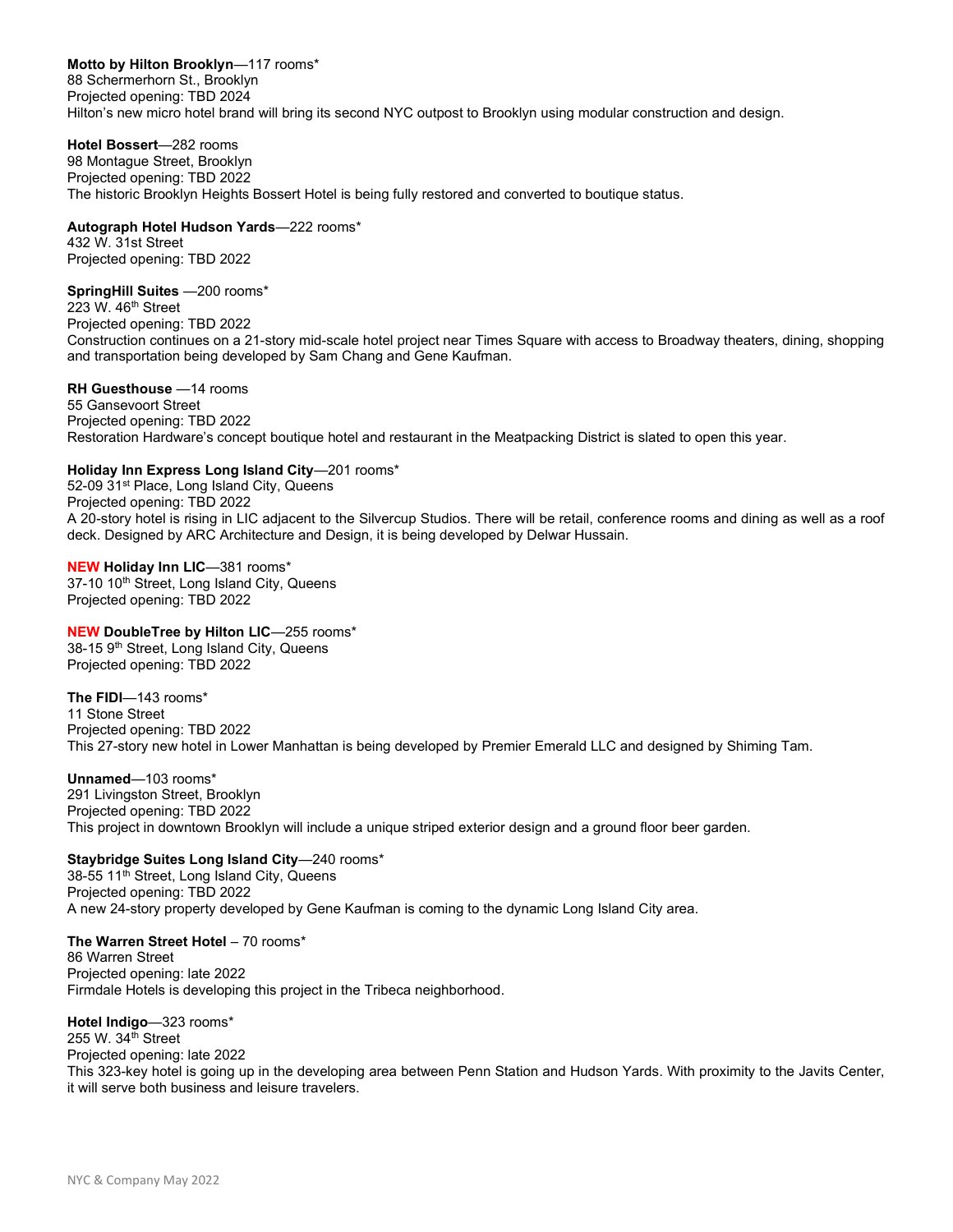### NEW Moxy Williamsburg—216 rooms\*

353 Bedford Avenue, Brooklyn Projected opening: late 2022

The Lightstone Group is expanding their Moxy footprint in New York City with the addition of this lifestyle hotel in the vibrant Williamsburg neighborhood. Features include a lobby bar and restaurant, an outdoor beer garden and rooftop bar and terrace.

#### TSX Broadway – 669 rooms\*

1568 Broadway

# Projected opening: late 2022

A new hotel topped out in early 2022, rising alongside the historic Palace Theater which has now been lifted 30 feet above street level. The project will include retail, entertainment and hotel accommodations.

#### Hampton Inn/Home2 Suites/Motto by Hilton—1,046 rooms\*

150 W. 48th Street

Projected opening: late 2022 This triple-brand development, designed by Gene Kaufman Architects, recently topped out and will include a Hampton Inn, Home2 Suites and Motto. The project is being developed by Sam Chang.

AC Hotel NoMad—168 rooms\* 842 Sixth Avenue Projected opening: TBD 2023 Concord Hospitality is developing this 26-story building which will house the world's tallest modular hotel.

#### Hotel Indigo—190 rooms\*

10 Maiden Lane (Lower Manhattan) Projected opening: TBD 2023 This new hotel, under construction in the commercial heart of Lower Manhattan, will be close to the Seaport District, World Trade Center, downtown cultural organizations and the Fulton Street Transit Hub.

Westin Hotel—244 rooms\* 137-61 Northern Blvd., Flushing, Queens Projected opening: TBD 2023 This hotel will be managed by Real Hospitality Group.

#### Six Senses New York-137 rooms\*

76 11<sup>th</sup> Avenue (bet. 17<sup>th</sup> & 18<sup>th</sup> Streets) Projected opening: TBD 2023 HFZ Capital Group is developing this luxury hotel in Chelsea along the High Line -- the first US hotel for Six Senses Hotels Resorts & Spas. The overall project is named The XI for its street address and is comprised of two soaring towers (hotel to the east and residential to the west) designed by award winning architectural and design group Bjarke Ingels Group.

#### Westin Hotel New York Staten Island—175 rooms\*

Bay Street, Staten Island Projected opening: TBD 2023 Triangle Equities and Marriott to develop Lighthouse Point, a \$250 million waterfront plaza with housing, shopping and a new hotel. The development will occupy 500k square feet along Bay Street and include the restoration of 19<sup>th</sup> Century buildings.

#### The Vos Hotel—201 rooms\*

95 Rockwell Place, Brooklyn Projected opening: TBD 2023 Second Development Services is developing a full-service hotel designed by Thomas Leeser (known for his work on the London 2012 Olympic Park, 1 Prospect Park and Museum of the Moving Image). It will be branded as an Autograph Collection by Marriott. Situated between the Barclay's Center and the BAM Cultural District, it will house performance spaces, a restaurant, rooftop bar and a ballroom.

#### Yotel Long Island City-178 cabins\*

11<sup>th</sup> Street, Long Island City, Queens Projected opening: TBD 2024 Yotel's second New York City property will include co-working spaces, multi-function public areas and an indoor/outdoor rooftop bar. Each 'cabin' will be equipped with Yotel's signature space saving adjustable SmartBed™, free super-fast Wi-Fi and SMART TVs.

#### Waldorf Astoria New York—350 rooms

301 Park Ave.

Projected opening: TBD 2024

Following a complete renovation and restoration, the hotel will feature restored historic public and event spaces along with 350 luxury condominiums and 350 guest rooms and suites.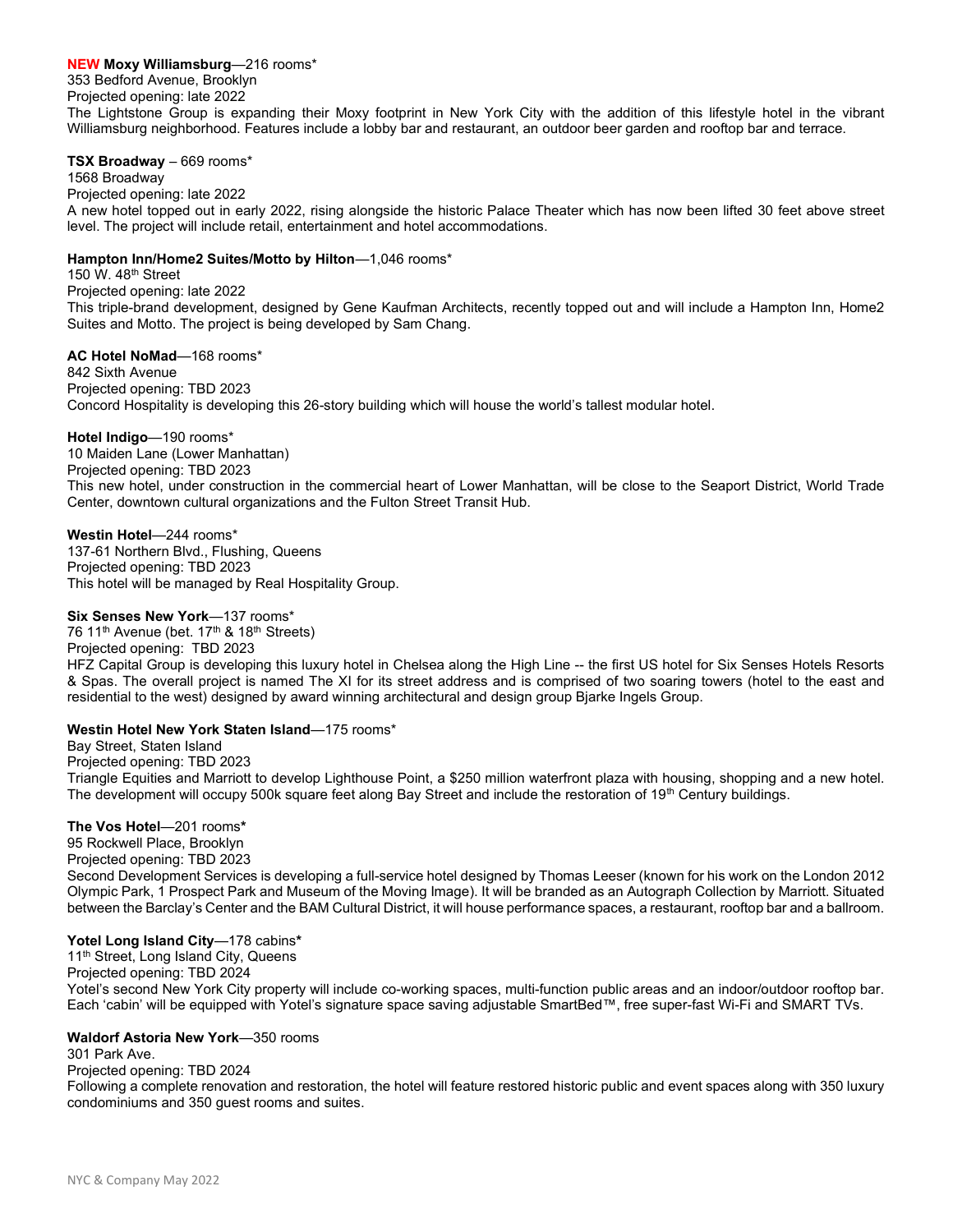#### Marriott Tribute—374 rooms\*

450 11<sup>th</sup> Avenue at W. 37<sup>th</sup> Street

Projected opening: TBD 2024

This property is designed with a business center, ballroom, meeting space and a  $4<sup>th</sup>$  floor restaurant. The property will rise to 642 feet. This project is across from the Javits Convention Center, linking Hudson Yards to Chelsea and midtown. The glass-walled cantilevered hotel will include 8,000 square feet of meeting space.

# Ongoing Projects & Proposals:

A variety of projects have paused construction while others continue to move ahead. This list is a sampling of properties in neighborhoods across the city. Due to the current economic conditions, these properties are not included in the counts of new or prospective room inventory.

#### Manhattan:

Harlem. mixed-use condominium and hotel being planned for 412 W. 126<sup>th</sup> Street in the area known as Manhattanville and near the Columbia University expansion.

#### Queens.

La Quinta Inn -- 112 rooms\* opening in Long Island City Comfort Inn – 101 rooms\* opening in Jamaica Comfort Inn -- 94 rooms\* in Long Island City Quality Inn – 74 rooms\* opening in Jamaica Best Western Far Rockaway Inn -- 59 rooms\*, 10-25 Beach 21<sup>st</sup> Street, Far Rockaway Unnamed Hotel Project, 89 rooms\*, Clarion Inn JFK, 55 rooms Hampton Inn JFK, 181 rooms\*, 90-75 Sutphin Blvd., Jamaica, Queens

Brooklyn.

Comfort Inn Prospect Park – 83 rooms\* TBD Unnamed Hotel Project, 53 rooms\* over 7 floors, 120 Thatford Avenue, Brownsville Unnamed Hotel Project, 70 rooms\*, 4913 Second Avenue, Sunset Park Unnamed Hotel Project, 72 rooms\*, 142 33<sup>rd</sup> Street, Sunset Park Unnamed Hotel Project, 19 rooms\*, 411 Van Brunt Street, Red Hook Unnamed Hotel Project, 59 rooms\*, 2632 W. 13<sup>th</sup> Street, Gravesend/Coney Island Unnamed Hotel Project, 56 rooms\*, 1755 Pitkin Avenue, Brooklyn is in planning stages Unnamed Hotel Project, 100 rooms\*, 1548 Bedford Avenue, Crown Heights, Brooklyn

Bronx.

Ramada Inn Bronx Terminal -- 67 rooms\* is being added to the Bronx inventory Unnamed Hotel Project, 72 rooms\*, 1164-Wheeler Avenue, Soundview section Unnamed Hotel Project, 125 rooms\*, Webster Avenue at Bedford Park Blvd. Unnamed Hotel Project, 133 rooms\*, 82 Brown Place

# 2022 Openings (listed in reverse chronological order)

## The Wall Street Hotel - 180 rooms

88 Wall Street Opened: June 2022 Conversion of an historic office building to a luxury hotel in the dynamic lower Manhattan area near the Seaport, Oculus, dining and shopping. The hotel houses bars, lounges, a restaurant and a top floor deck.

#### Hard Rock Hotel New York—446 rooms\*

159 W. 48th Street Opened: April 2022 Located in Times Square on Music Row, Hard Rock Hotel New York made its debut with 446 guestrooms and suites across 36 floors, a rooftop bar & lounge, and a versatile bi-level entertainment space for up to 400 guests.

#### SpringHill Suites Park Avenue—130 rooms\*

111 E. 24<sup>th</sup> St. Opened: April 2022

#### Hotel Chelsea —125 rooms

222 W. 23rd Street Opened: April 2022 Originally opened in the 1880s and known for its notable residents from the world of art and culture, this historic hotel has reopened.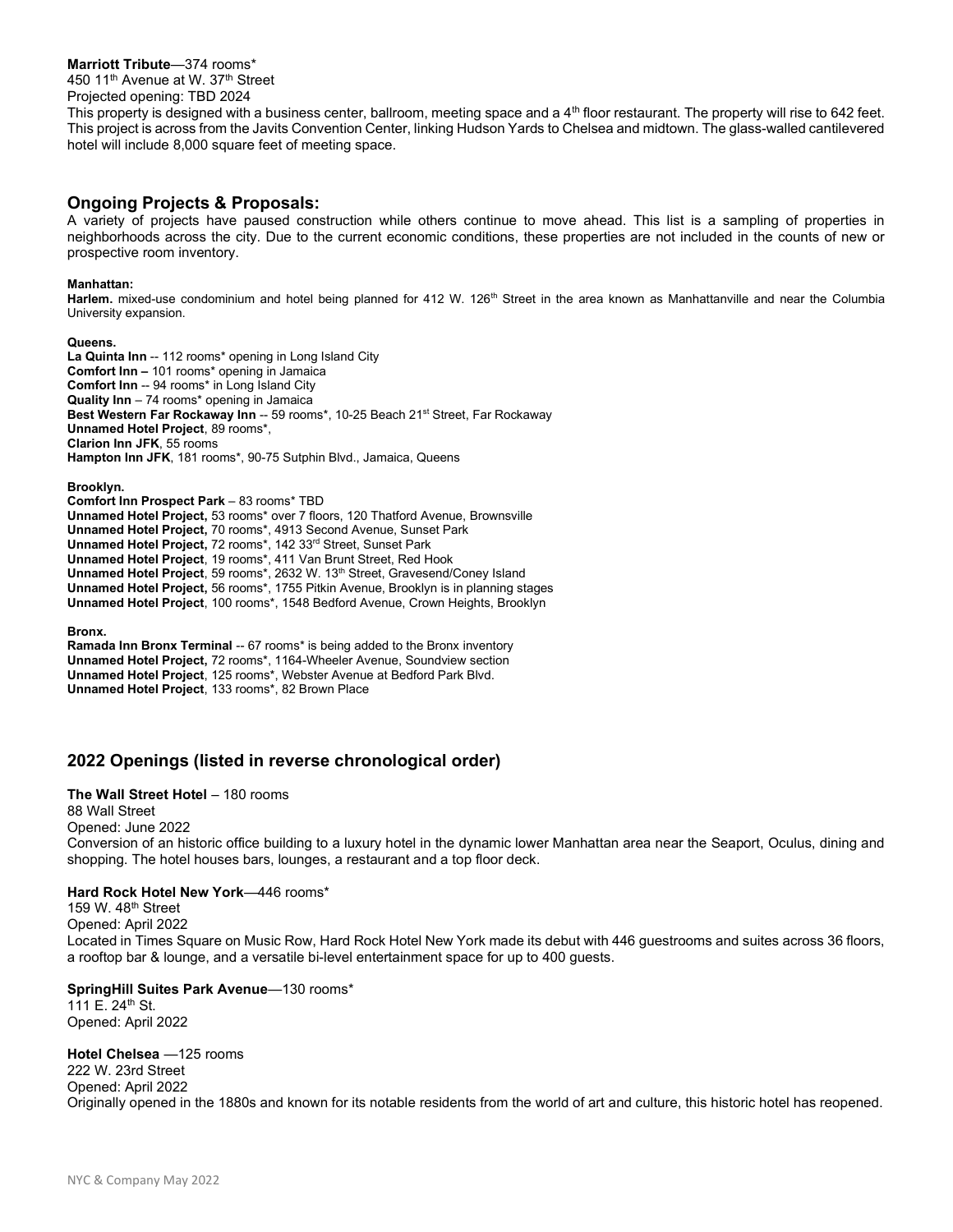Riu Plaza—630 rooms\* 145 W. 47th Street Opened: February 2022 This new 27-story hotel is the second Riu property in New York City.

# Holiday Inn Express Sunset Park—88 rooms\*

833 39<sup>th</sup> Street, Sunset Park, Brooklyn Opened: February 2022

# Hotel Indigo Wall Street-128 rooms\*

120-122 Water Street (Lower Manhattan) Opened: February 2022 Designed by Gene Kaufman Architects and managed by Fortuna Realty Group, this sleek 28-story hotel includes a fitness center, restaurant, and venue space on the 25<sup>th</sup> floor.

# 2020 and 2021 Openings (listed in reverse chronological order)

#### Motto by Hilton Chelsea-374 rooms\*

113 W. 24th St. Opened: December 2021 Hilton's new micro hotel brand brings its efficient guest rooms, innovative technology and vibrant communal spaces to Manhattan's Chelsea neighborhood with locally inspired design elements.

# Hyatt Place New York Chelsea—510 rooms\*

140 W. 24th St. Opened: December 2021

#### SpringHill Suites/TownePlace Suites Chelsea—531 rooms\*

140 W. 28th Street Opened: December 2021 This 46-story dual-branded Marriott hotel, designed by Gene Kaufman Architect (GKA), is one of the tallest buildings in Chelsea.

# voco by IHG—224 rooms

341 W. 36<sup>th</sup> St. Opened: November 2021 The former DoubleTree property has been fully redesigned and rebranded under IHG with one of their newest brands, voco.

# Civilian Hotel —203 rooms\* 305 W. 48th Street

Opened: November 2021 Sixty Hotels developed this 26-story hotel tower in Hell's Kitchen. Features include a bar and lounge with outdoor seating in the lobby and a rooftop as well as rear garden

#### Placemakr Wall Street— 207 rooms

110 Wall Street Opened: November 2021 Apartment-style hotel for nightly or extended stays. Accommodations range from studios to four-bedroom apartments with kitchens.

# Residence Inn Financial District—120 rooms\*

215 Pearl Street (Lower Manhattan) Opened: October 2021 This multi-brand property in the Seaport District, built by The Lam Group, also includes a 200-room Courtyard by Marriott.

# Best Western Premier Empire State Hotel—rooms 102\*

16 E. 30th Street Opened: October 2021 This 21-story building in the NoMad district houses hotel rooms above commercial space on the lower floors.

#### Holiday Inn Express Jamaica - JFK AirTrain—150 rooms\* 97-18 Sutphin Blvd, Jamaica, Queens Opened: October 2021

The Wallace –115 rooms 242 W. 76<sup>th</sup> Street Opened: October 2021 The former Milburn Hotel has found new life as a redesigned luxury, boutique hotel on the Upper West Side.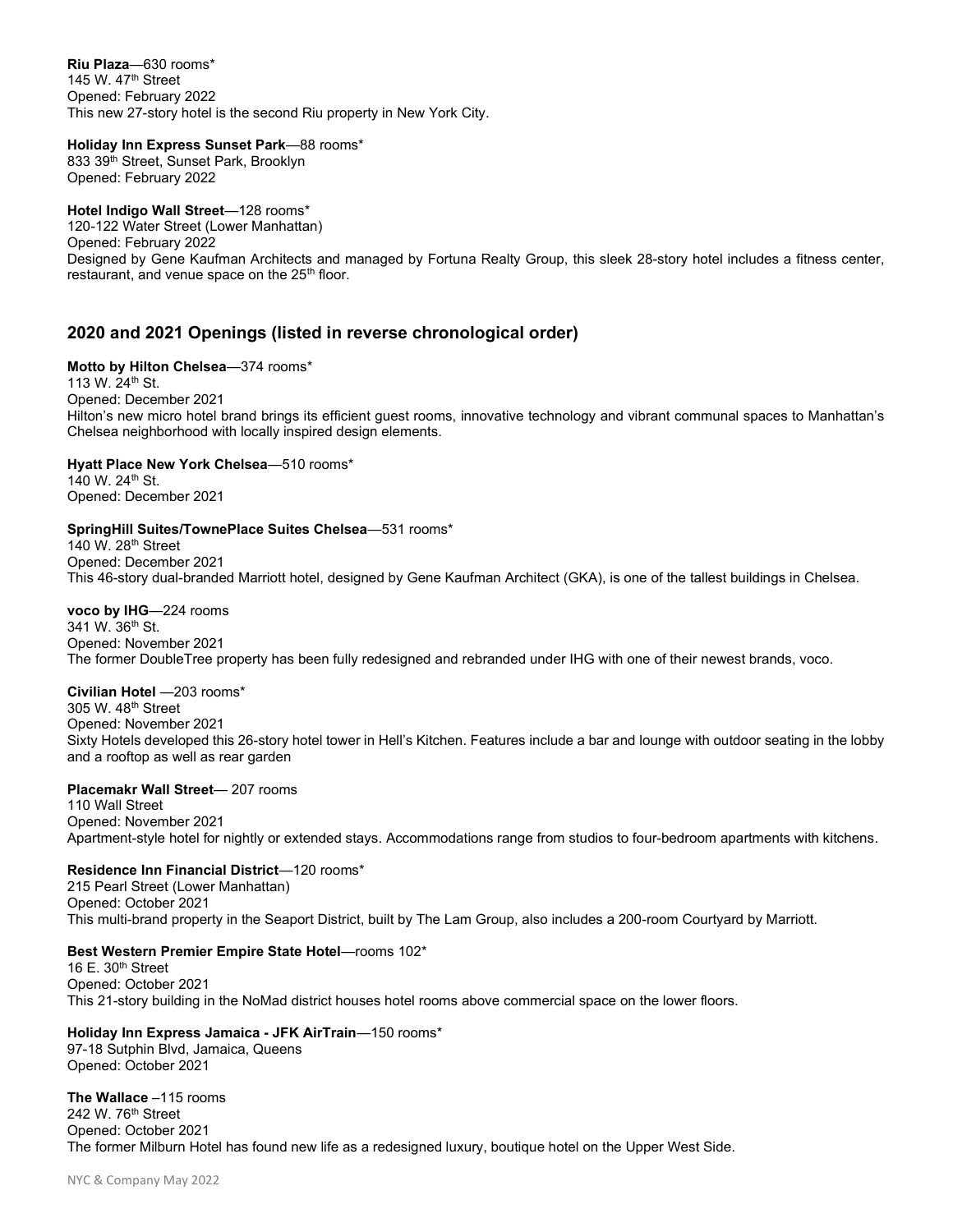#### TownePlace Suites New York Brooklyn—112 rooms

561 President Street, Brooklyn Opened: October 2021

#### Henn na Hotel New York—92 rooms

235 W. 35th Street Opened: October 2021 The Henn na Hotel, a Japanese brand known for its robotics, has opened its first US property on the site of the former Wingate Hotel.

### Pendry Manhattan West-164 rooms\*

4 Manhattan West Opened: September 2021 The brand's first New York City property features 164 guestrooms including 30 suites; a signature restaurant; lounge and vibrant open-air terrace bar; and meeting and event space. The Manhattan West development is an 8-acre campus between Penn Station/Farley Post Office development and the new 7-train station at Hudson Yards.

#### The Draper New York-120 rooms\*

4 West 37<sup>th</sup> Street Opened: October 2021

#### Casa Cipriani—61 rooms

10 South Street (Lower Manhattan) Opened: September 2021 Located at the southern tip of Manhattan, the historic Battery Maritime Building has been restored as a luxury hotel and private club along the East River, close to the dining, arts, and business districts of Lower Manhattan. The restoration features event space and food & beverage.

#### Courtyard by Marriott Financial District—200 rooms\*

215 Pearl Street (Lower Manhattan) Opened: September 2021 This multi-brand property in the Seaport District, by The Lam Group, also includes a 120-room Residence Inn.

# Four Points by Sheraton—210 rooms\*

134-37 35<sup>th</sup> Avenue, Flushing, Queens Opened: August 2021 Features meeting space, fitness center and lobby lounge. Easy access to LaGuardia Airport. Managed by Real Hospitality Group.

#### Hyatt Regency JFK at Resorts World New York—400 rooms\*

110-00 Rockaway Blvd., Queens Opened: August 2021 Resorts World Casino has completed a major expansion to the existing casino complex with the opening of the Hyatt Regency. The 10-story, 400-room hotel adds four high-end restaurants, a fitness room, another gaming room and meeting rooms.

#### Holiday Inn Express Woodside—135 rooms\*

64-10 Queens Blvd., Woodside, Queens Opened: August 2021

# The Central at 5<sup>th</sup> by Hilton Club-161 rooms\*

12 E. 48<sup>th</sup> Street off Fifth Avenue Opened: August 2021 Hilton Grand Vacations has expanded their portfolio in New York City with the addition of this property featuring studio and onebedroom accommodations.

#### SpringHill Suites by Marriott JFK Airport—160 rooms\*

140-35 Queens Blvd., Jamaica, Queens Opened: July 2021 This is a six-story new build developed by United Construction Development Corporation.

# Hyatt Centric 39<sup>th</sup> & 5<sup>th</sup> New York -162 rooms

16 E. 39<sup>th</sup> Street at Fifth Avenue Opened: July 2021 Designed by GKA and operated by M&R Hotel Management, this new midtown Manhattan property offers rooms with skyline views and select accommodations with a private terrace.

#### Holiday Inn Express—89 rooms\* 1200 Broadway, Bushwick, Brooklyn Opened: July 2021